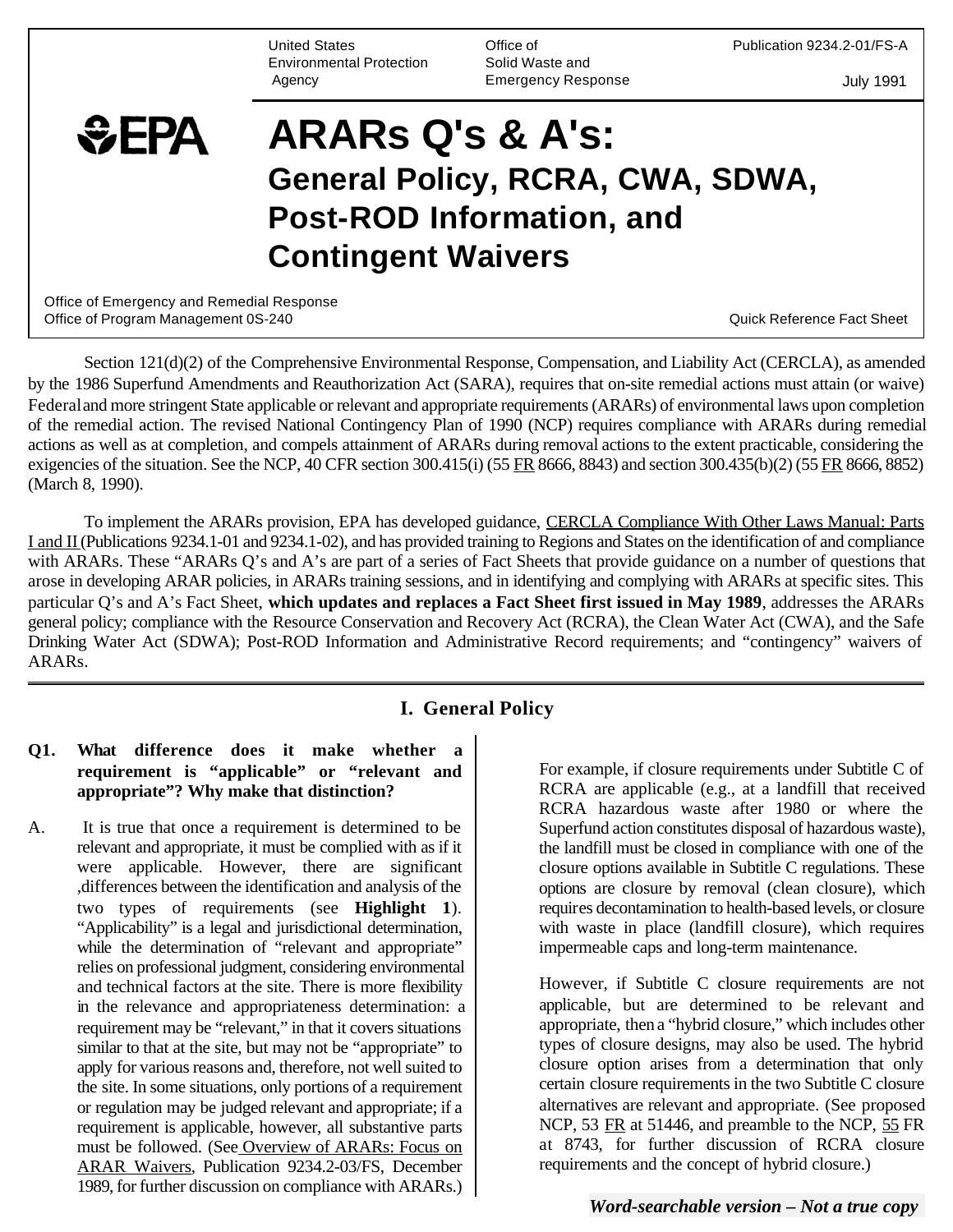#### **Highlight 1: DEFINITIONS OF "APPLICABLE"AND "RELEVANT AND APPROPRIATE"**

"**Applicable requirements mean those cleanup standards, standards of control, and other substantive environmental protection requirements, criteria, or limitations promulgated under Federal environmental or State environmental or facility siting law that specifically address a hazardous substance, pollutant, contaminant, remedial action, location, or other circumstance at a CERCLA site."** [Section 300.5 of the NCP, 55 FR at 8814] In other words, an applicable requirement is one with which a private party would have to comply by law if the same action was being undertaken apart from CERCLA authority. All jurisdictional prerequisites of the requirement must be met in order for the requirement to be applicable.

If a requirement is not applicable, it still may be relevant and appropriate. "**Relevant and appropriate requirements mean those cleanup standards [that] ... address problems or situations sufficiently similar to those encountered at the CERCLA site that their use is well suited to the particular site."** [Section 300.5 of the NCP, 55 FR at 8817] A requirement that is relevant and appropriate may "miss" on one or more jurisdictional prerequisites for applicability but still make sense at the site, given the circumstances of the site and release.

- **Q2. Does an applicable requirement take precedence over one that is relevant and appropriate? In other words, if an applicable requirement is available, will that be the ARAR, rather than one that might otherwise be relevant and appropriate?**
- A. No, a requirement may be relevant and appropriate even if another requirement legally applies to that situation, particularly when the applicable requirement was not really intended to address the type or magnitude of problems encountered at Superfund sites. For example, RCRA Subtitle D requirements for covers for solid waste facilities may be applicable when RCRA hazardous waste is not present at the site. However, the soil cover required under Subtitle D may not always be sufficient to limit leachate at a Superfund site that has substantial amounts of waste similar to RCRA hazardous waste. In such a situation, some Subtitle C closure requirements may be relevant and appropriate to some parts of the site, even though Subtitle D requirements legally apply.

However, one factor that affects whether a requirement is relevant and appropriate is whether another requirement exists that more fully matches the circumstances at the site. In some cases, this might be a requirement that was directly intended for, and is applicable to, the particular situation. For example, Federal Water Quality Criteria generally will not be relevant and appropriate and, therefore, not ARAR when there is an applicable State Water Quality Standard promulgated specifically for the pollutant and water body, which therefore "more fully matches" the situation. (See Overview of ARARs: Focus on ARAR Waivers, Publication 9234.2-03/FS, December 1989, for further discussion on compliance with ARARs, and CERCLA Compliance With the CWA and SDWA, Publication 9234.2-06FS, February 1990, for additional discussion on the resolution of potentially conflicting water ARARs.)

#### **Q3. Is compliance with ARARs required for a "no action" decision?**

A. No. CERCLA Section 121 cleanup standards, including compliance with ARARs, apply only to remedial actions that the Agency determines should be taken under CERCLA Sections 104 and 106 authority. A "no action" decision can only be made when no remedial action is necessary to reduce, control, or mitigate exposure because the site or portion of the site is already protective of human health and the environment. See Guidance on Preparing Superfund Decision Documents (OSWER Directive 9355.3-02) for further discussion of "no action" decisions.

#### **Q4. Does an ARAR always have to be met, even if it is not necessary to ensure protectiveness?**

- A. Yes, unless one of the six waivers can be used. Attainment of ARARs is a "threshold requirement" in SARA, as is the requirement that the remedies be protective of human health and the environment. If a requirement is applicable or relevant and appropriate, it must be met, unless an ARAR waiver can be used. ARARs represent the minimum that a remedy must attain; it may sometimes be necessary, where there are multiple contaminants with potentially cumulative or synergistic effects, to go beyond what ARARs require to ensure that a remedy is protective. (See Overview of ARARs: Focus on ARAR Waivers, Publication 9234.2-03/FS, December 1989 for further discussion on compliance with ARARs.)
- **Q5. If wastes from non-contiguous facilities are combined on one site for treatment, is the treatment viewed as off-site activity, and the unit therefore subject to permitting?**
- A. No. Because the combined remedial action constitutes on-site action, compliance with permitting or other administrative requirements would not be required (see **Highlight 2**). CERCLA Section 104(d)(4) authorizes EPA to treat two or more non-contiguous facilities as one site for purposes of response, if such facilities are reasonably related on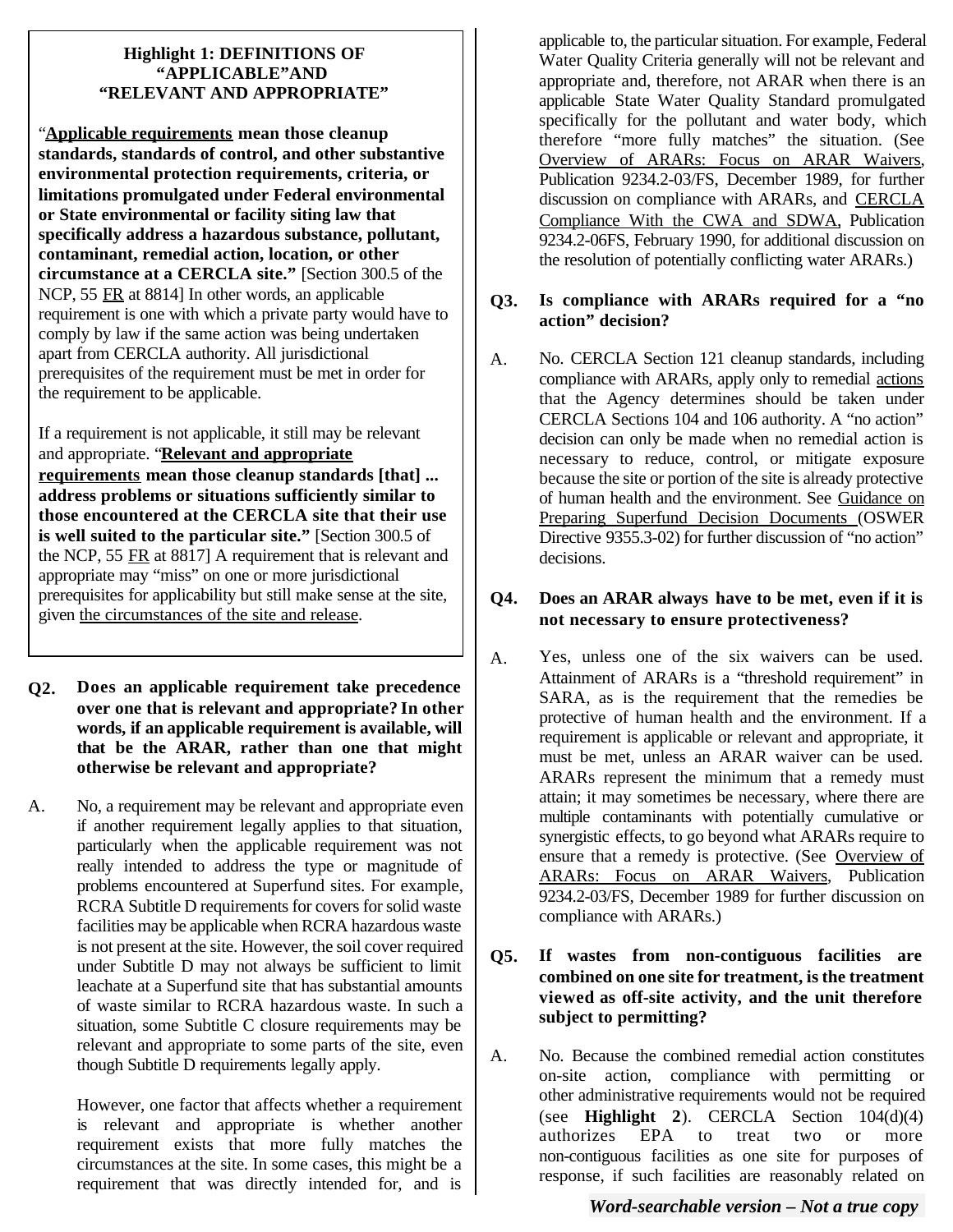#### **Highlight 2: ON-SITE VS. OFF-SITE ACTIONS**

The requirements under CERCLA for compliance with other laws differ in two significant ways for on-site and off-site actions. **First, the ARARs provision applies only to on-site actions; off-site actions must comply fully only with any laws that legally apply to that action**. Therefore, off-site actions need only comply with "applicable" requirements, not with "relevant and appropriate" requirements; ARAR waivers are not available for requirements that apply to off-site actions.

**Second, on-site actions must comply only with the substantive portions of a given requirement**; on-site activities need not comply with administrative requirements, such as obtaining a permit or record-keeping and reporting. (Monitoring requirements are considered substantive requirements.) **Off-site actions must comply with both substantive and administrative requirements of all**  applicable laws. [Note: ARARs are the requirements of environmental and facility siting laws only. Independent of ARARs, on-site activities also must comply with applicable requirements of non-environmental laws (e.g., building codes and safety requirements), excluding permit requirements.]

the basis of geography or their potential threat to public health, welfare, or the environment. In keeping with the statutory criteria under CERCLA Section 121(b), combining facilities as one site for remedial action must also be shown to be cost-effective and not result in any significant additional short-term impacts on public health and the environment. (See preamble to the NCP, 55 FR at 8690-8691; Interim RCRA/CERCLA Guidance on NonContiguous Sites and On-Site Management of Waste Residue, OSWER Directive 9347.0-1, March 1986; and 49 FR at 37076, September 21, 1984.)

- **Q6. Are environmental resource laws, such as the Endangered Species Act, the National Historic Preservation Act (NHPA), and the Wild and Scenic Rivers Act, potential ARARs for CERCLA actions?**
- A. Yes, requirements in these laws are potential ARARs. However, these laws frequently require consultation with, and under some laws, concurrence of, other Agencies or groups, such as the Fish and Wildlife Service or the AdvisoryCouncil on Historic Preservation. Administrative requirements such as consultation or obtaining approval are not required for on-site actions. However, it is strongly recommended that the lead agency nevertheless consult with the administering agencies to ensure compliance with substantive requirements, e.g., the NHPA requirement that actions must avoid or minimize impacts on cultural resources. (See preamble to the NCP, 55 FR at 8757. Also, see Summary of Part II: CAA, TSCA, and Other Statutes, Publication 9234.2-07/FS, April 1990, for further discussion of resource protection laws.)

#### **Q7. Are environmental standards and requirements of Indian Tribes potential ARARs?**

A. Yes. Indian Tribal requirements are potential ARARs for CERCLA actions taken on Tribal lands and are treated consistently with State requirements. Tribal requirements that meet the eligibility criteria for State ARARs, i.e., those that are promulgated (legally enforceable and of general applicability), are more stringent than Federal requirements, and are identified in a timely manner, are potential ARARs. (See preamble to the NCP, 55 FR at 8741-8742; section 300.5 of the NCP, 55 FR at 8816 for a definition of Indian Tribe; and the Revised Interim Final Guidance on Indian Involvement in the Superfund Program, OSWER Directive 9375.5-02A, November 28, 1989.)

## **II. Resource Conservation and Recovery Act (RCRA)**

#### **Q8. How can RCRA listed waste be "delisted" when wastes will remain on-site?**

A. By documenting in the ROD that the substantive requirements in RCRA for delisting have been met, a RCRA listed waste may be "delisted" when wastes remain on-site.

> Once a listed waste is "delisted," it is no longer considered a "hazardous waste" and is, therefore, subject to RCRA Subtitle D requirements for solid waste, rather than the more stringent RCRA Subtitle C requirements.

The substantive requirements that must be met for delisting a RCRA hazardous waste that will remain on-site are the standards in 40 CFR sections 260.22(a)(1) and (2), which state that a waste that "does not meet any of the criteria under which the waste was listed as hazardous or an acutely hazardous waste" and for which there is no "reasonable basis to believe that factors (including other constituents) other than those for which the waste was listed could cause the waste to be a hazardous waste" is "delistable." Administrative requirements, which include requirements to undergo a petition and rulemaking process and to develop and supply specific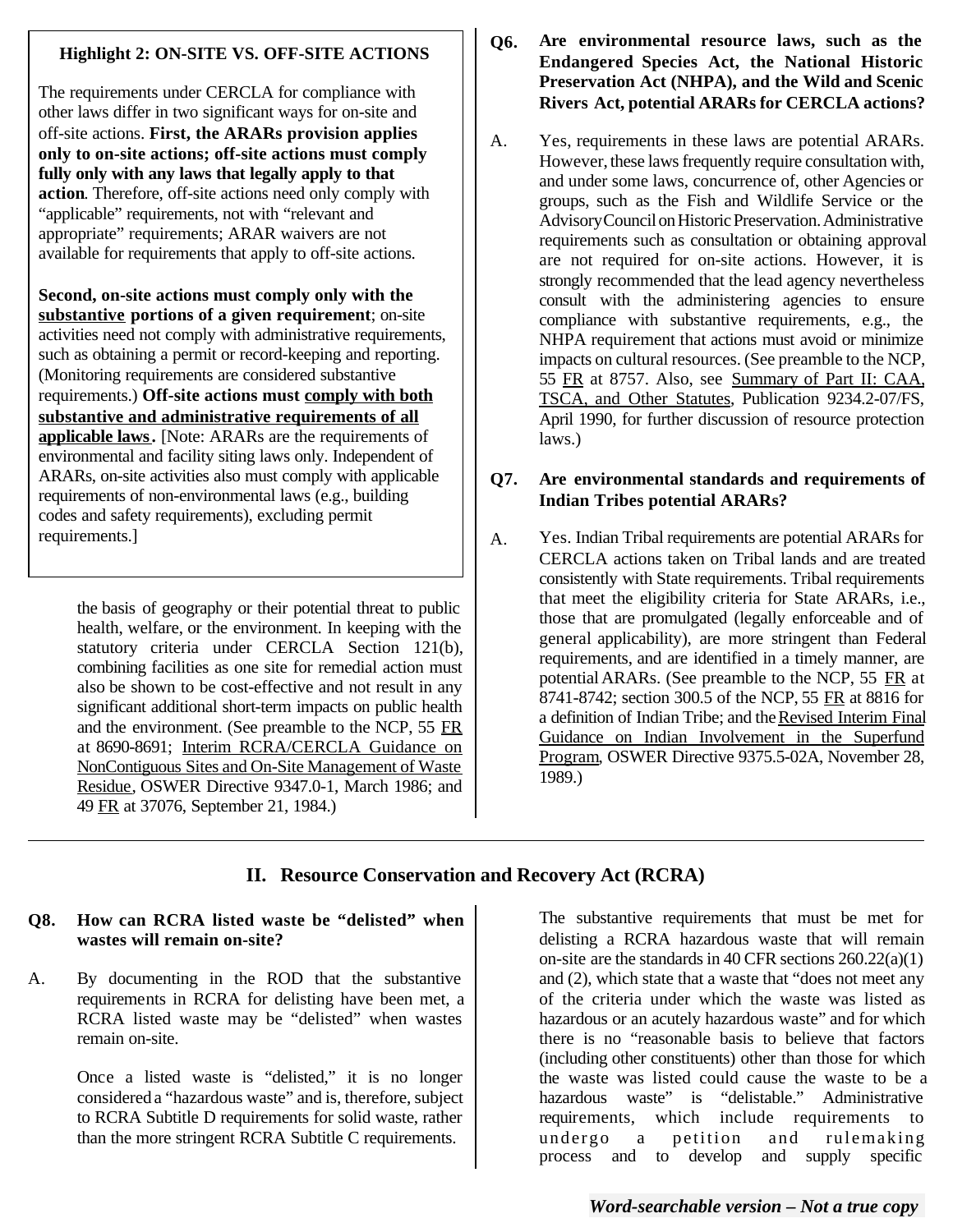information, need not be met on-site. (See A Guide to Delisting of RCRA Wastes for Superfund Remedial Responses, Publication 9347.3-09/FS, September 1990.)

Wastes containing constituents at health-based levels, assuming direct exposure, generally will meet the standards for delisting. Wastes with constituents at higher levels may also be delistable, since the RCRA delisting process allows fate-and-transport modeling, generally based on the waste being managed in a solid waste unit. The models used by the RCRA program for delisting are recommended for use in determining whether constituent concentrations above health-based levels are delistable, e.g., for wastes that will be land disposed (See 50 FR 48886, November 27, 1985 and 51 FR 41082, November 13, 1986). The Waste Identification Branch in the Office of Solid Waste (FTS 382-4770) can also provide assistance and advice in delisting a waste.

Substantive requirements for a waste to meet delisting levels should be documented in the RI/FS and the ROD, and a general discussion of why delisting is warranted should be included (see A Guide to Delisting of RCRA Wastes for Superfund Remedial Responses, Publication 9347.3-09/FS, September 1990). Generally, the constituent levels that must be achieved in order for the waste to be considered non-hazardous should be identified in the ROD. Unless treatability studies done during the RI/FS make delisting reasonably certain, the ROD should also address, as a contingency, how the waste will be handled if it does not achieve delistable levels, based on full-scale treatability studies or actual performance of the remedy during RD/RA. If the waste cannot be delisted, and this contingency is expressly noted in the ROD, a fact sheet may be needed to notify the public that the contingency remedy will be implemented.

#### **Q9. Are RCRA financial responsibility requirements potential ARARs for Superfund?**

- A. No, because they are considered to be administrative requirements, not substantive environmental requirements. RCRA financial responsibility requirements support implementation of RCRA technical standards by ensuring that RCRA facility owners or operators have the financial resources available to address releases and comply with closure and post-closure requirements. CERCLA agreements with PRPs and, ultimately, the Fund itself, achieve essentially the same purpose.
- **Q10. RCRA hazardous waste is placed into an existing pit that had received hazardous waste in the past, but is not subject to RCRA Subtitle C regulations because the pit closed before 1980. Would the minimum technology requirements (MTR) be applicable?**
- A. Yes; although the pit is not considered a "new unit," all surface impoundments (i.e., both new and existing) are subject to MTR if they receive hazardous wastes (i.e., wastes that were hazardous as of November 7, 1984) after November 1988. In addition, the land disposal restrictions (LDRs) prohibit placement of restricted wastes (which are under a national capacity variance) in landfills or surface impoundments that are not in compliance with MTR. If such a waste is placed in the existing waste pit, the pit would have to comply with MTR, even though it is not a "new unit." See Superfund LDR Guide #3: Treatment Standards and Minimum Technology Requirements Under Land Disposal Restrictions (LDRs), Publication 9347.3-03/FS, July 1989.

### **III. Clean Water Act (CWA) & Safe Drinking Water Act (SDWA)**

# **Q11.** Do antidegradation laws for ground water, which are waived (e.g, by the interim remedy waiver). Where

A In most cases, no. Antidegradation laws are prospective result in restoration of the ground water's beneficial uses. and are intended to prevent further degradation of water (See ARARs Q's & A's: State Ground-Water quality. At a CERCLA site, therefore, a State Antidegradation Issues, Publication 9234.2-11/FS, July ground-water antidegradation law might preclude the 1990.) injection of partially treated water into a pristine aquifer.

**increasingly common in State laws, mean that the temporary degradation of the ground water may be aquifer must be restored to its original quality** required during remedial action, protection should be **before contamination from the site occurred?** provided by restricting access or providing institutional controls, and EPA response actions should ultimately

It would not, however, require cleanup to the aquifer's **Q12. There are some situations where an aquifer that is** original quality prior to contamination. If more stringent **a current or potential drinking-water source,** State standards than those imposed under Federal law are **the tap and the tap, cannot be remediated** determined to be ARARs for the site, they would have to **to non-zero MCLGs or MCLs in the aquifer. Would** be met (e.g., by meeting the discharge requirements) or **non-zero MCLGs or MCLs still be relevant and appropriate?**